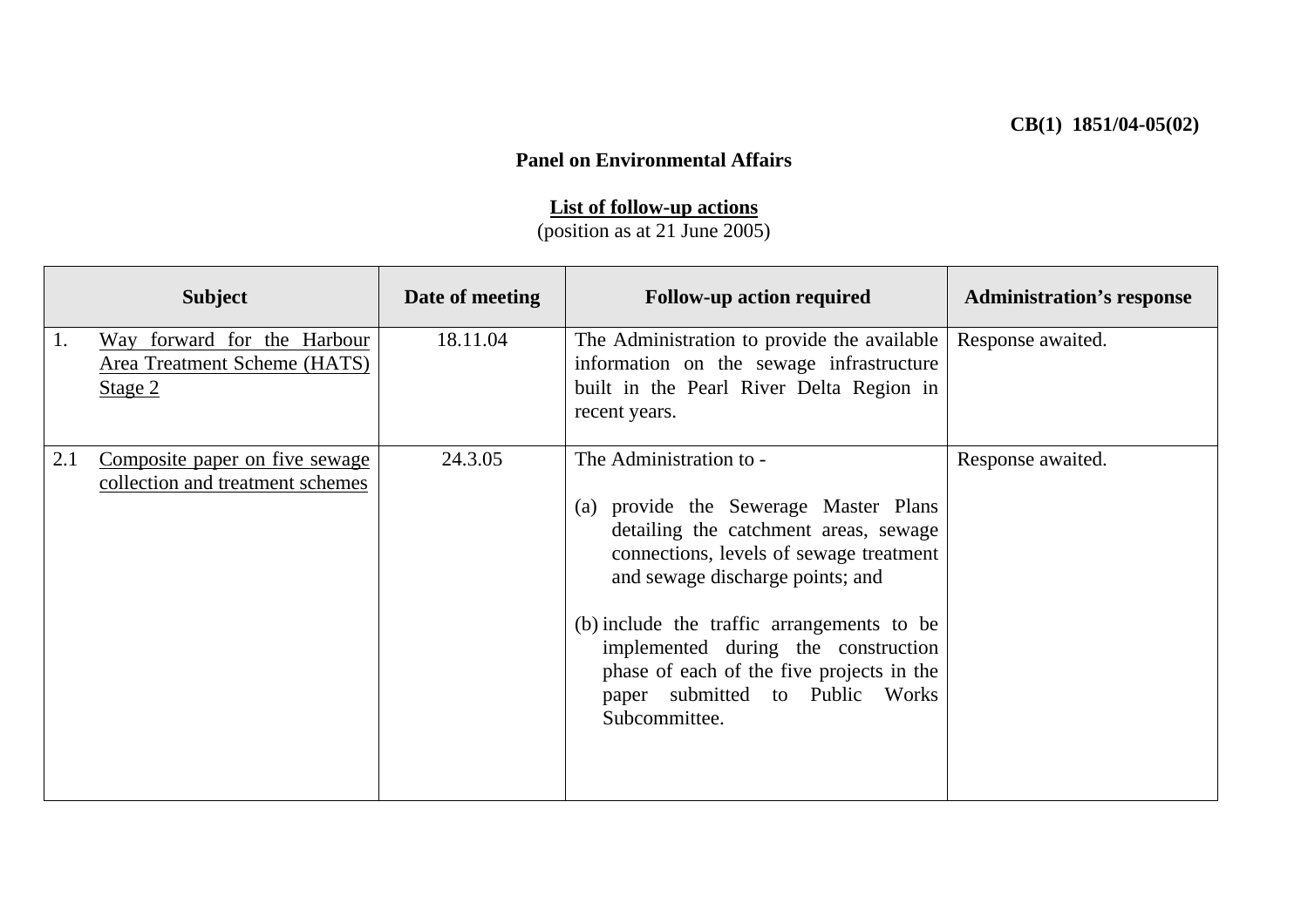|     | <b>Subject</b>                                                                                                       | Date of meeting | <b>Follow-up action required</b>                                                                                                                                                                                                                                                                                                                                                                                                     | <b>Administration's response</b> |
|-----|----------------------------------------------------------------------------------------------------------------------|-----------------|--------------------------------------------------------------------------------------------------------------------------------------------------------------------------------------------------------------------------------------------------------------------------------------------------------------------------------------------------------------------------------------------------------------------------------------|----------------------------------|
| 2.2 | Progress report on the restoration<br>of the Tung Chung Stream                                                       | 24.3.05         | The Administration to provide the number<br>of works projects which the Agriculture,<br>Fisheries and Conservation Department had<br>been consulted on and might affect natural<br>streams and rivers, and the total length of<br>the natural streams and rivers that might be<br>affected by these projects.                                                                                                                        | Response awaited.                |
| 3.  | Legislative<br>amendments<br>to<br>facilitate the<br>management<br>of<br>Marine<br>Parks<br>and<br>Marine<br>Reserve | 25.4.05         | The Administration to provide a progress<br>report on the enforcement actions against<br>unauthorized fishing by the end of the year.                                                                                                                                                                                                                                                                                                | Response awaited.                |
| 4.  | Management of municipal solid<br>waste in Hong Kong                                                                  | 23.5.05         | The Administration to provide -<br>information on the cost-effectiveness of<br>(a)<br>the recycling programmes; and<br>(b) information on incineration technology<br>and how its emission problem could be<br>dealt with.<br>The CDM International Inc. to provide<br>written explanation on why the mixed waste<br>had to go through both mechanical<br>biological treatment and thermal treatment<br>before disposal at landfills. | Response awaited.                |